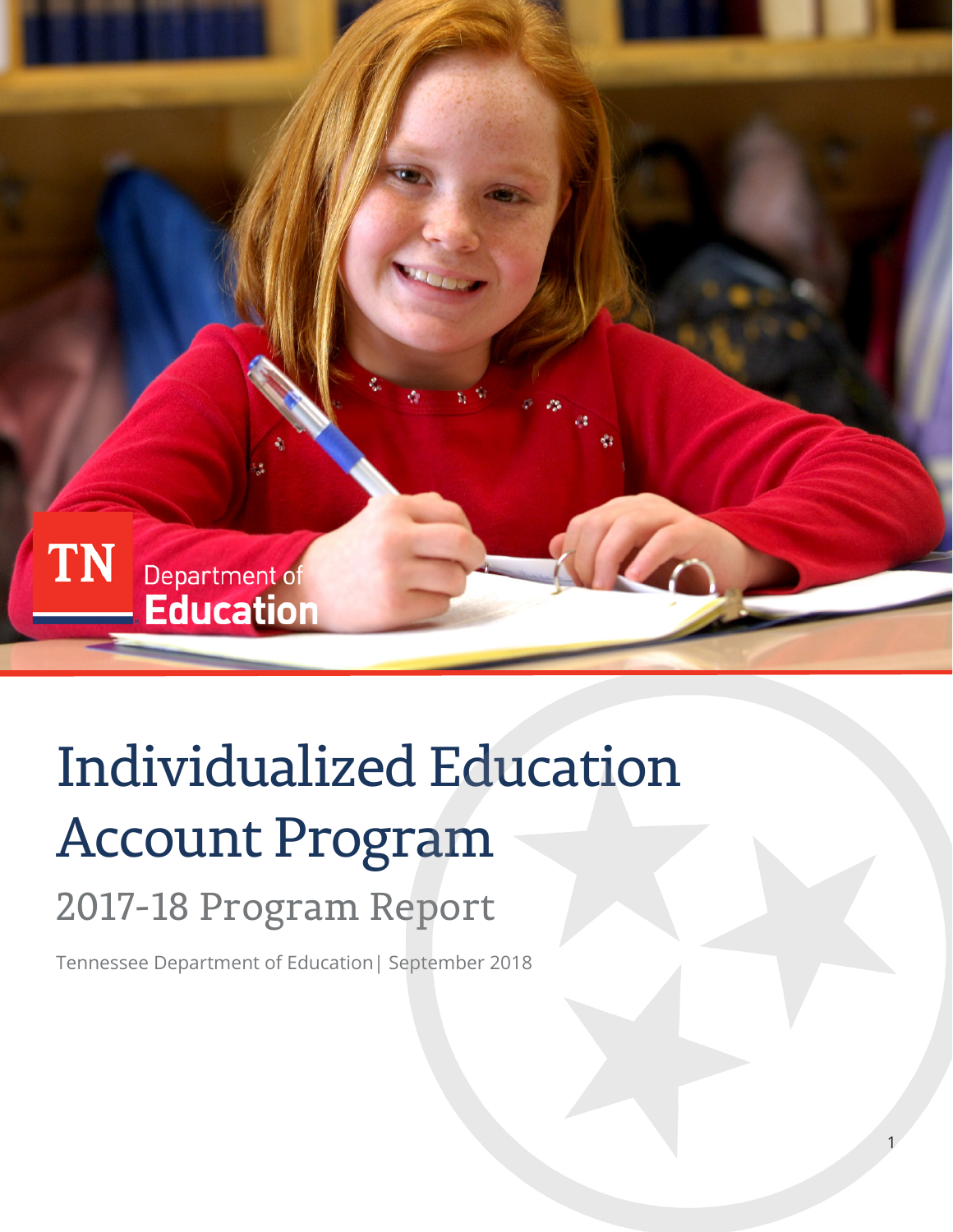### Table of Contents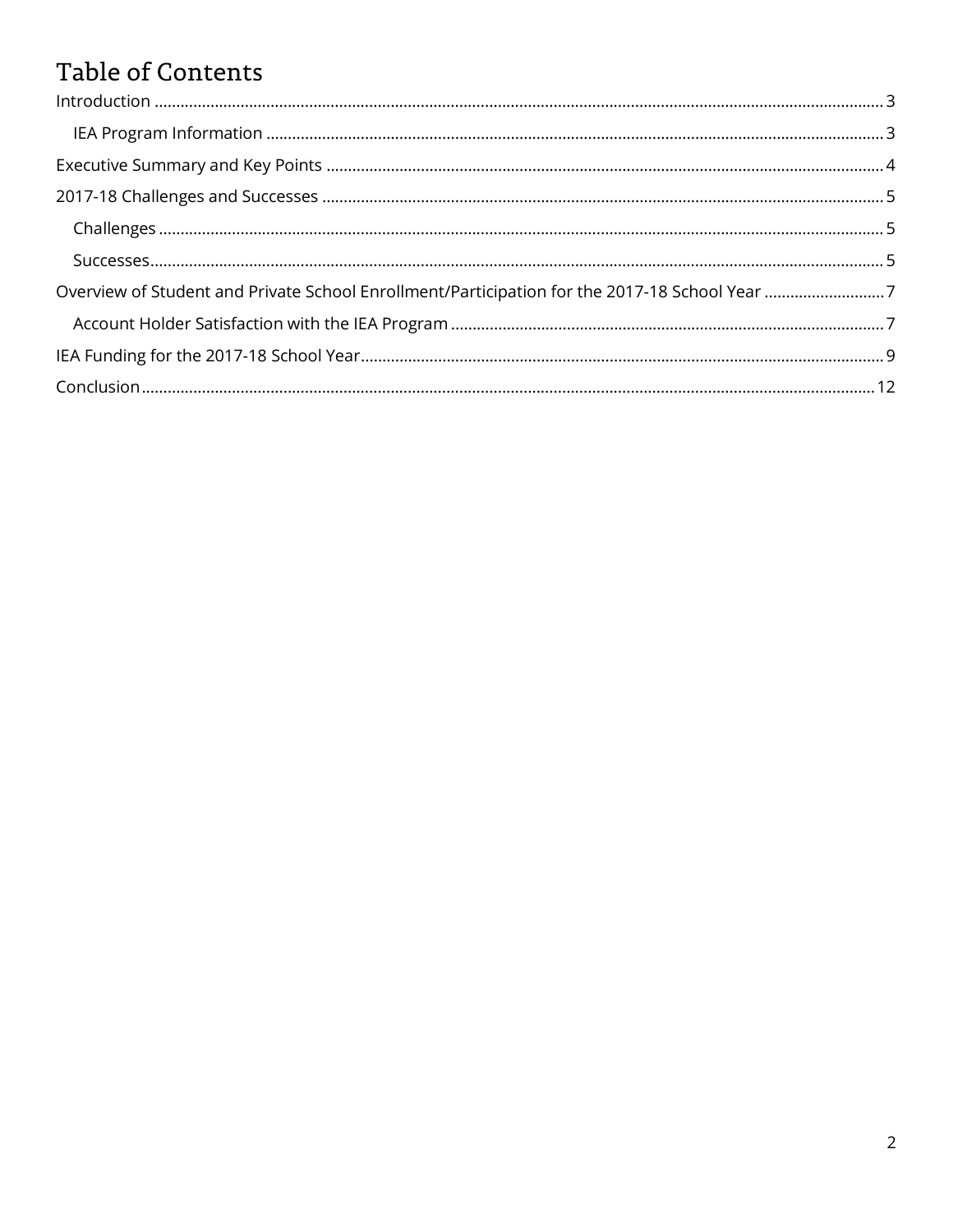# <span id="page-2-0"></span>**Introduction**

The *Individualized Education Act*, signed into law on May 18, 2015, established the Individualized Education Account (IEA) Program, a school choice program for eligible students with disabilities. The program provides options for parents and students to choose the education opportunities that best meet their own unique needs through access to public education funds.

The law authorized the State Board of Education (SBE) to promulgate rules for the program in consultation with the Tennessee Department of Education (the department) and the Tennessee Department of Health. The law requires the department to administer the program and approve administrative procedures.



### <span id="page-2-1"></span>*IEA Program Information*

Information about the IEA Program is available on the department's IEA webpage: [https://www.tn.gov/education/iea.html.](https://www.tn.gov/education/iea.html)

If you have any questions or need additional information about the IEA Program, please contact the IEA team at: (615) 253-3781or [IEA.Questions@tn.gov.](mailto:IEA.Questions@tn.gov)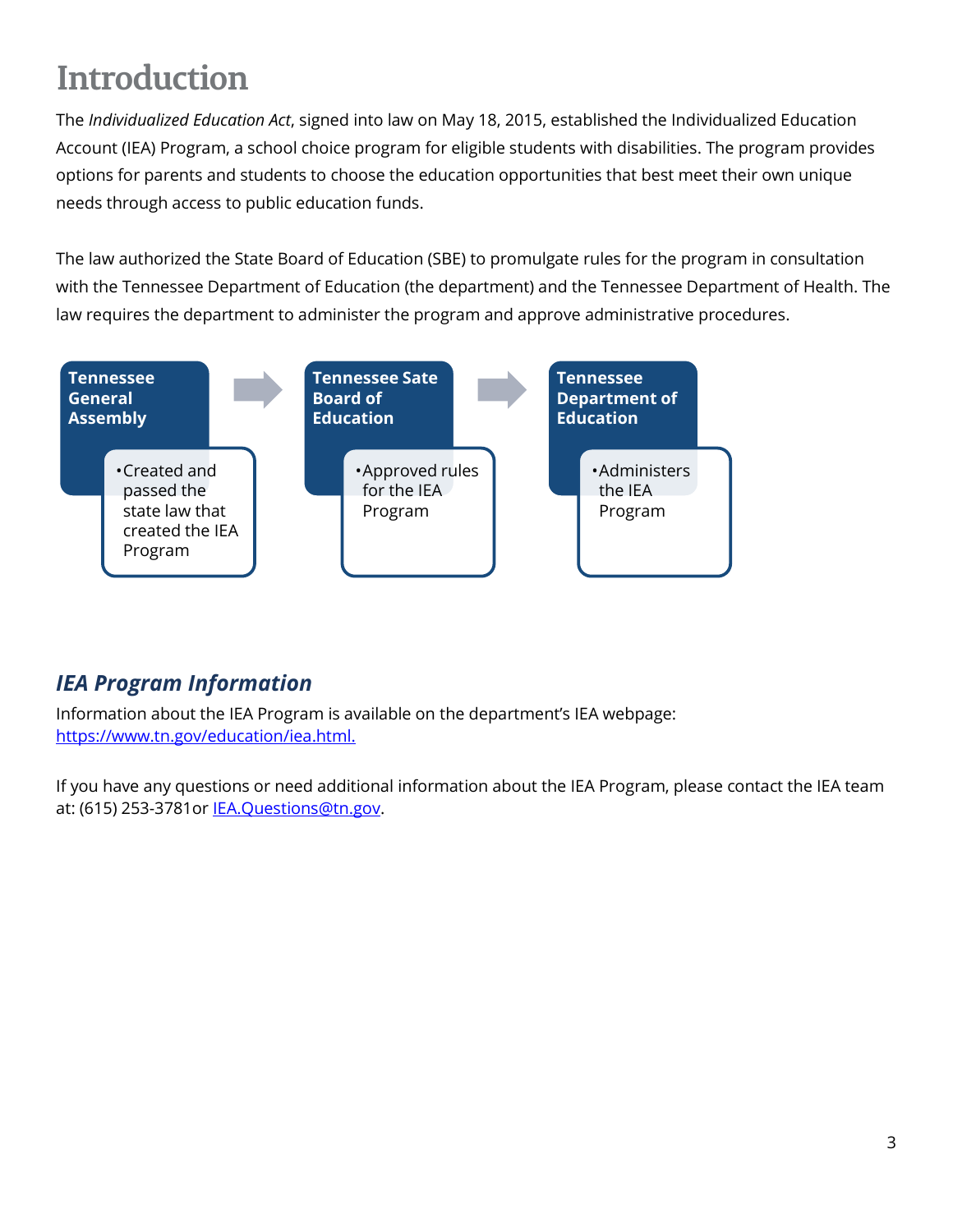# <span id="page-3-0"></span>**Executive Summary and Key Points**

The department's main priority in administering the IEA Program is to ensure that the program is effectively serving the parents and students of Tennessee in a manner that fulfills all legal requirements and aligns with the program's original intent as set by the state legislature.

Fast Facts:

- The first Individualized Education Accounts (IEAs) were awarded in January 2017.
- The student and private school applications for the 2017-18 school year launched on Jan. 17, 2017: Student applications were due April 3, and private school applications were due April 28.
	- o 157 student applications were submitted, 114 applications were approved, and 88 students enrolled in the IEA Program for the 2017-18 school year (Aug. 1–July 31).
	- o Fourteen schools were approved to participate in the IEA Program.
- A total of \$574,498.01 in IEA funding was generated for the 2017-18 school year. The average amount of IEA awards across the state was approximately \$6,667.01.
- \$310,556.39 in IEA funding was spent in the 2017-18 school year; \$303,118.77 on approved expenses, and \$7,437.62 on disallowed expenses (i.e., misspent).
- Based on a department survey for the IEA Program that was completed by IEA account holders for the 2017-18 school year, of the 10 IEA Program administration satisfaction questions, 70 percent or more of account holders strongly agreed, agreed, or slightly agreed with all of the satisfaction statements (92 percent of the statements). When asked to rate their overall satisfaction with the IEA Program, 80 percent either rated it as 'Outstanding' or 'Above Average.'
- Based on a department survey for the IEA Program that was completed by the IEA school district liaisons for the 2017-18 school year, out of 18 indicators of effective program administration, 91 percent or more of respondents either agreed or strongly agreed with all 18 of the indicators.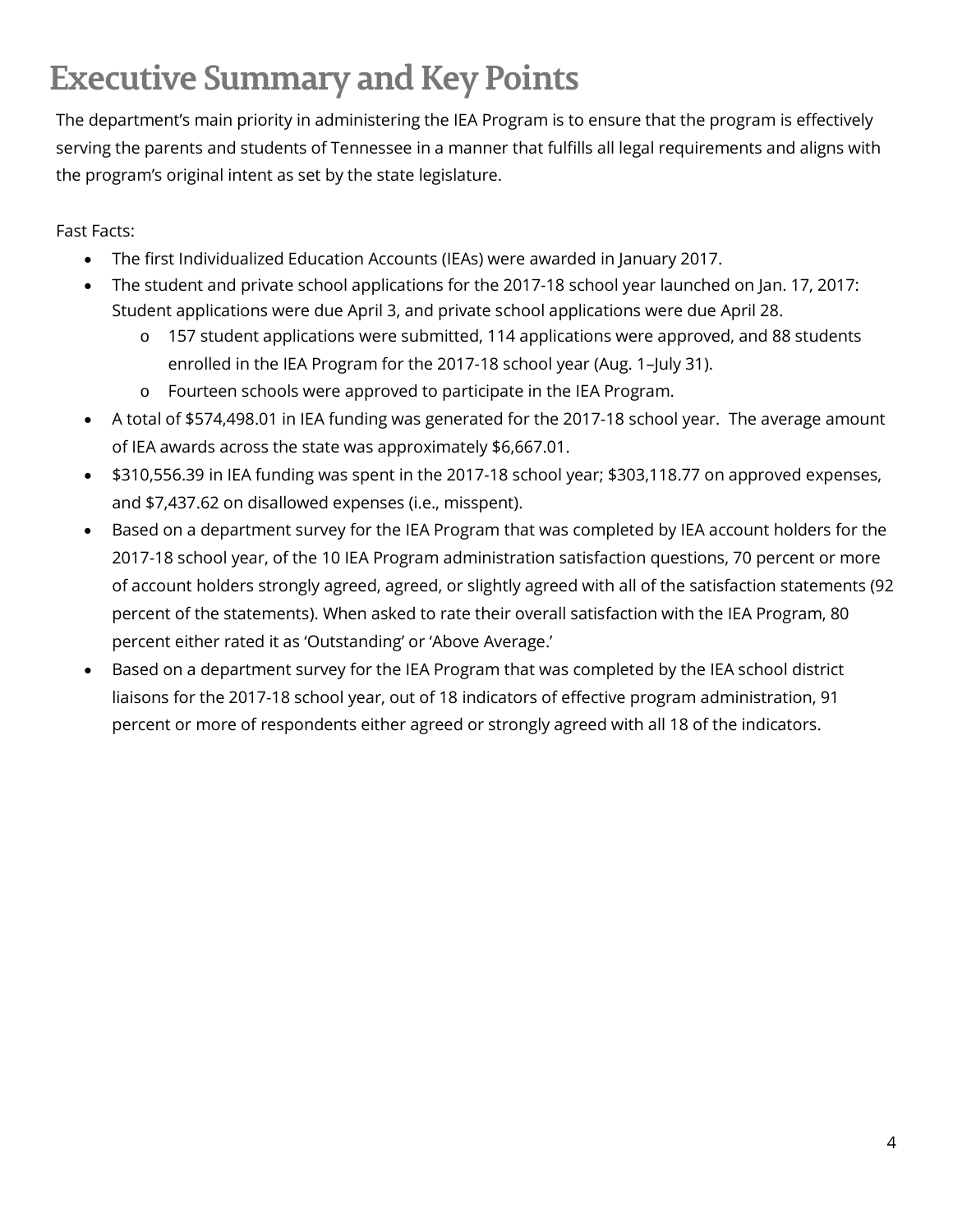# <span id="page-4-0"></span>**2017-18Challenges and Successes**

### <span id="page-4-1"></span>*Challenges*

As with the creation of any new statewide program, there were a number of challenges that arose during the first full school year implementing the IEA Program. The main challenges included:

- 1. Monitoring the use of the IEA funds to ensure the funds were spent on approved expenses in accordance with state law, rule, and procedure.
- 2. Educating parents on the eligibility requirements for the IEA Program.
- 3. Ensuring that account holders met the IEA responsibilities in accordance with state law, rule, and procedure (e.g., submitting expense reports and receipts; submitting verification that students took the assessments required by the state IEA law).

*The department is committed to an ongoing review of the IEA Program to identify what is working well and what areas/systems can be improved based on feedback from the parents, students and schools participating in the program and our* 

- 4. Ensuring parents of students applying to participate in the IEA Program met the eligibility requirements set by state law; processing student and school applications in a timely manner and providing support to parents and schools submitting applications.<sup>[1](#page-4-3)</sup> *stakeholders.*
- 5. Ensuring school districts knew how to properly report students receiving IEAs in the state systems, including reporting the students' attendance for the purposes of generating funding for the IEAs.

While these challenges were large, they were surmountable thanks in large part to the numerous individuals across the state who provided feedback, support, and guidance in the development of the program.

#### <span id="page-4-2"></span>*Successes*

 $\overline{a}$ 

- 1. Eighty-eight students were able to participate in the IEA Program and use IEA accounts for the educational expenses that best meet their own unique needs—an increase of 144 percent from the first IEA term.
- 2. Overall, parents of students in the IEA Program are satisfied with the department's administration of the program.
- 3. Fourteen private schools participated in the program, providing parents more educational choices for how to use the IEA funds; an increase of 56 percent from the first IEA term.
- 4. The department moved to a new electronic payment distribution system that now distributes IEA funding in 10 payments throughout the school year.

<span id="page-4-3"></span><sup>1</sup> Public Chapter 305 signed into law on May 5, 2017 clarified the student eligibility requirements.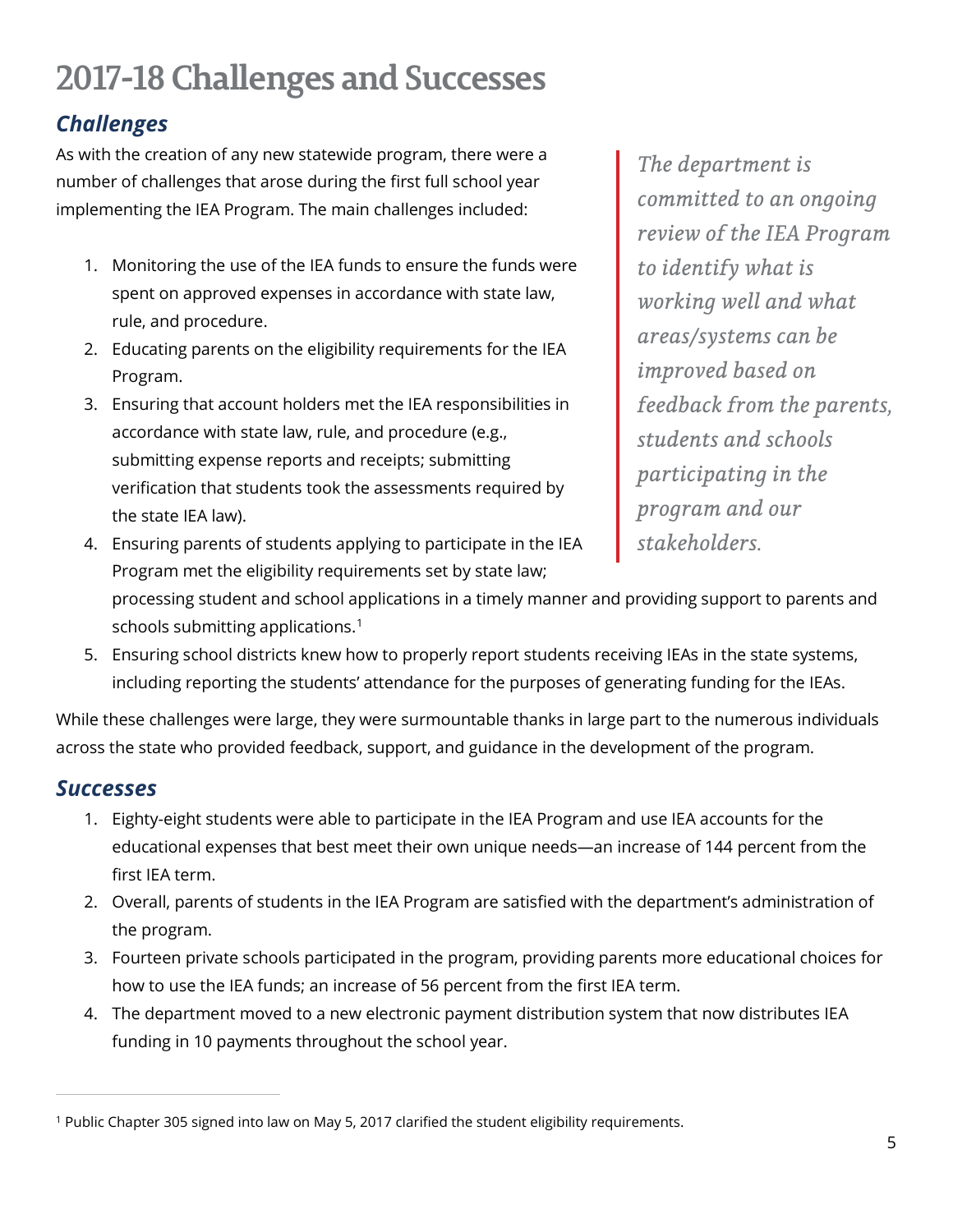- 5. The department was able to provide effective and timely customer service to parents of students enrolled in the IEA Program and make improvements based on feedback from parents, including:
	- a. Creating a new monthly email newsletter for IEA account holders to help them stay informed about upcoming deadlines, payment distribution dates, and helpful resources.
	- b. Creating new live expense report sessions to provide more support to account holders with completing their expense reports. The sessions are in addition to the account holder training the department has continued to provide.
	- c. Making significant improvements to the parent resources posted on the IEA webpage (e.g., *IEA Parent Handbook*) to make the resources more concise, clear, and comprehensive, as well as creating new resources for parents.
	- d. Creating an IEA postcard that was mailed out to parents of students with active individualized education programs (IEPs) with one of the nine qualifying disabilities. The postcard replaces the brochure that was previously mailed out.
	- e. Moving to a new electronic forms system to make it easier for parents to submit forms to the department (e.g., expense reports, expense pre-approvals).
- 6. In an effort to provide easy access to resources for parents of students with disabilities, including those in the IEA Program, the department worked with other state agencies and external organizations to create a list of resources for parents of students with disabilities.
- 7. The department has sustained its focus on transparency by continuing to publish quarterly expense report summaries that outline how much funding was distributed and how the funds were used.
- 8. The department has continued to engage and solicit feedback from stakeholders including convening the IEA Advisory Group; sending out the monthly IEA Update; visiting with private schools participating in the IEA Program; providing school district trainings, private school information sessions, IEA presentations at education conferences and meetings across the state; and making numerous improvements to the IEA webpages.
- 9. The department has processed all forms submitted by the deadlines, and in many cases (e.g., expense pre-approval processing), has processed forms five times faster, on average, than the deadlines. This processing speed means the department is able to provide the information to parents and schools much more quickly. The department is continuing to take steps to improve the efficiency of the administration of the IEA Program.
- 10. The rules of the program were revised based on changes from state law and feedback from parents and other stakeholders.
- 11. Based on a department survey for the IEA Program that was completed by the IEA school district liaisons for the 2017-18 school year, out of 18 indicators of effective program administration, 91 percent or more of respondents either agreed or strongly agreed with all 18 of the indicators.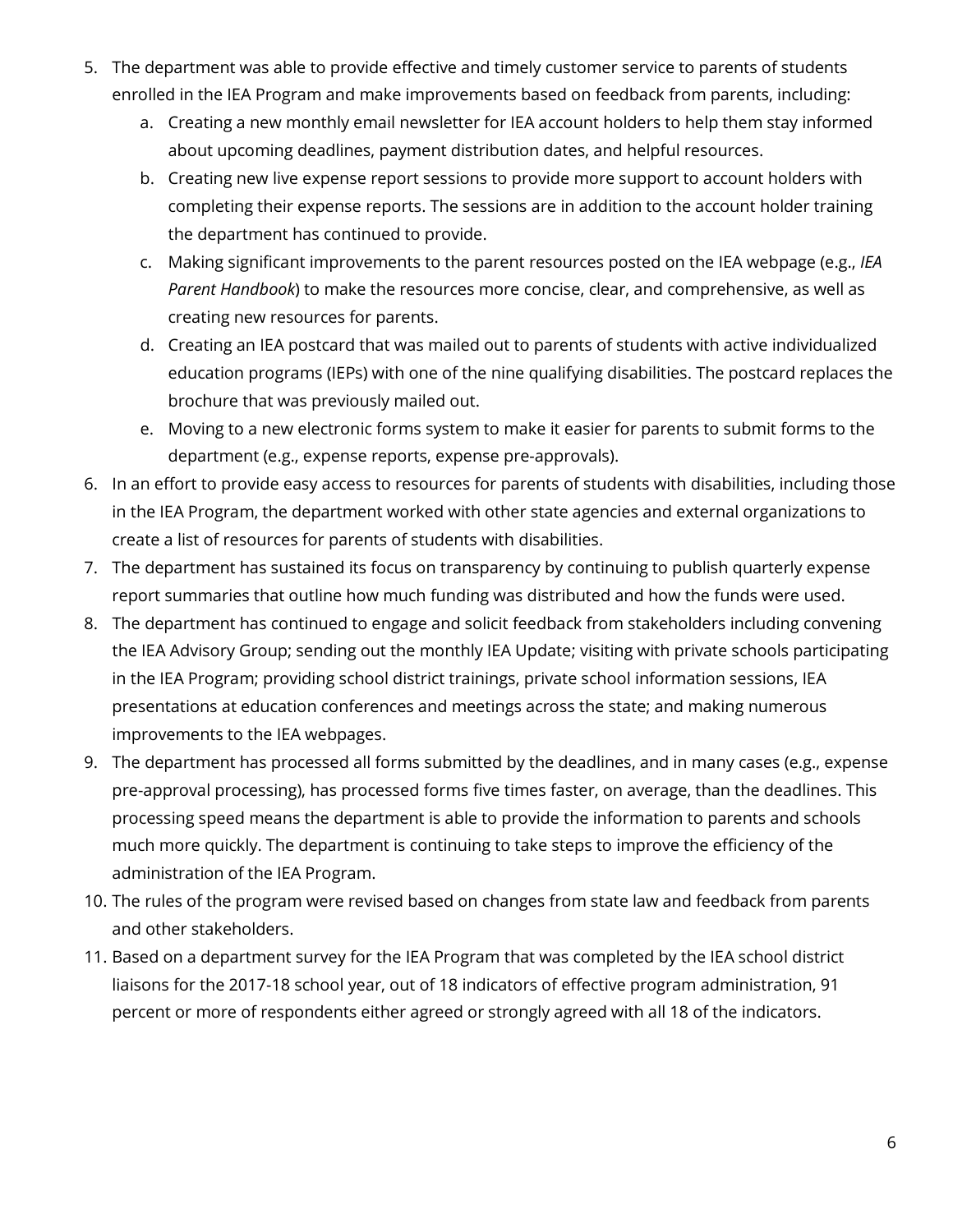# <span id="page-6-0"></span>**Overview of Student and Private School Enrollment/Participation for the 2017-18 School Year**

The student and private school applications for the 2017-18 school year launched on Jan. 17, 2017: Student

applications were due April 3, and private school applications were due April 28 (see Table 1 below). See the *[Student Enrollment Data Aug. 1, 2017–](https://www.tn.gov/education/iea/tdoe2iea-iea-reports.html) [July 31, 2018](https://www.tn.gov/education/iea/tdoe2iea-iea-reports.html) Report* posted on the IEA webpage for more information on student demographics for the 2017-18 school year.

#### **Table 1: 2017-18 Student Enrollment**

*For the January 2017 IEA term, 35 students enrolled in the IEA Program, and nine private schools participated.*

#### *Parents/Students*

| <b>Number of Student Applications Submitted</b>                            | 157 |
|----------------------------------------------------------------------------|-----|
| <b>Number of Student Applications Approved</b>                             | 114 |
| <b>Number of Students Who Officially Enrolled</b>                          | 88  |
| Number of Students Who Withdrew from the Program after Receiving IEA Funds | 8   |
| Number of Students Who Were Removed from the IEA Program <sup>2</sup>      |     |

Fourteen schools were approved to participate in the IEA Program for the 2017-18 school year. See the *[Student](https://www.tn.gov/education/iea/tdoe2iea-iea-reports.html)  [Enrollment Data Aug. 1, 2017–July 31, 2018](https://www.tn.gov/education/iea/tdoe2iea-iea-reports.html) Report* posted on the IEA webpage for more information on the characteristics of private schools participating in the IEA Program in the 2017-18 school year.

#### <span id="page-6-1"></span>*Account Holder Satisfaction with the IEA Program*

 $\overline{a}$ 

In May 2018, the IEA Program administered surveys to IEA account holders to gauge account holders' satisfaction with the IEA Program and solicit feedback that could be used to further improve their experiences in the IEA Program. Fifteen out of a total of 76 account holders (20 percent) completed the account holder survey.

<span id="page-6-2"></span><sup>&</sup>lt;sup>2</sup> Students were removed from the IEA Program for reasons including: failure to submit the expense reports and receipts, failure to submit the assessment verification form, and enrolling the student in a public school.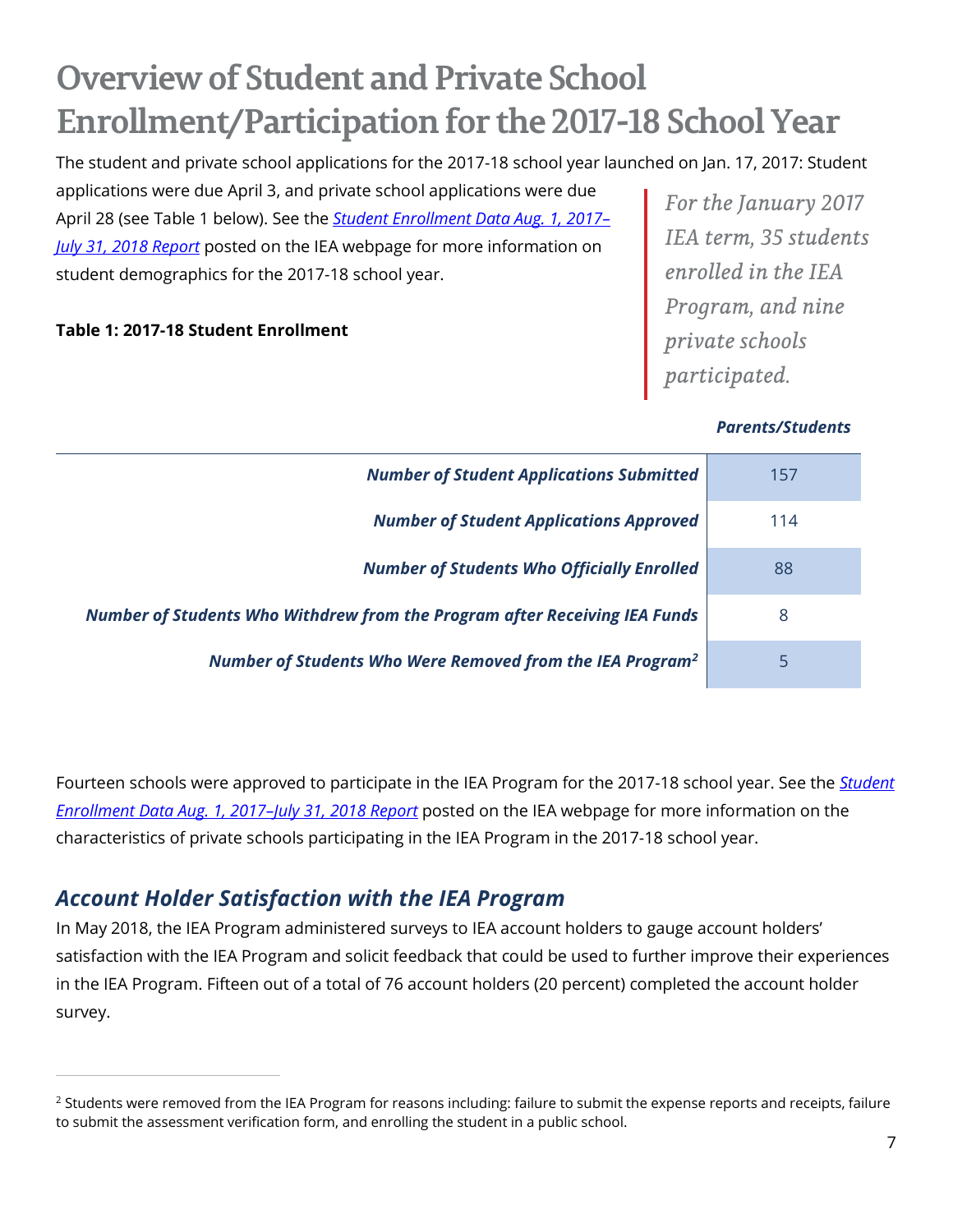Of the 10 IEA Program administration satisfaction questions, 70 percent or more of account holders strongly agreed, agreed, or slightly agreed with all of the satisfaction statements (92 percent of the statements). When asked to rate their overall satisfaction with the IEA Program, 80 percent either rated it as 'Outstanding' or 'Above Average:'



Some of the indicators that scored high on the survey include:

- The resources provided by the department, including the IEA Parent Handbook, thoroughly and clearly explain the IEA Program.
- The information on the IEA webpages is clear.
- Members of the department consistently display a high level of content knowledge of the program.
- Members of the IEA team at the department are receptive to feedback to improve the administration of the IEA Program.
- Members of the department provide regular updates about the IEA Program so that I am fully informed of any changes to the IEA Program.
- The process for submitting receipts and expense reports is clear.
- The process for submitting receipts and expense reports is easy to complete.

Some of the positive feedback received regarding the IEA Program as a whole include:

- "I am very happy this option is available for my child."
- "Thank you to any person involved in making the IEA program available in TN. Even as it is a work in progress, it is so much more beneficial for our children to have the options presented with the IEA. It is a God-send!"

Some of the comments for areas the program can be improved that the department is considering are:

• Create a centralized IEA forms website that would enable parents to access all of the IEA forms, view the status of the forms they have submitted, and see any notices from the department related to the form.

Of the account holders who responded to the survey, **60 percent reported that the amount of IEA funding received was enough to pay for all of their child's educational expenses**; 40 percent of survey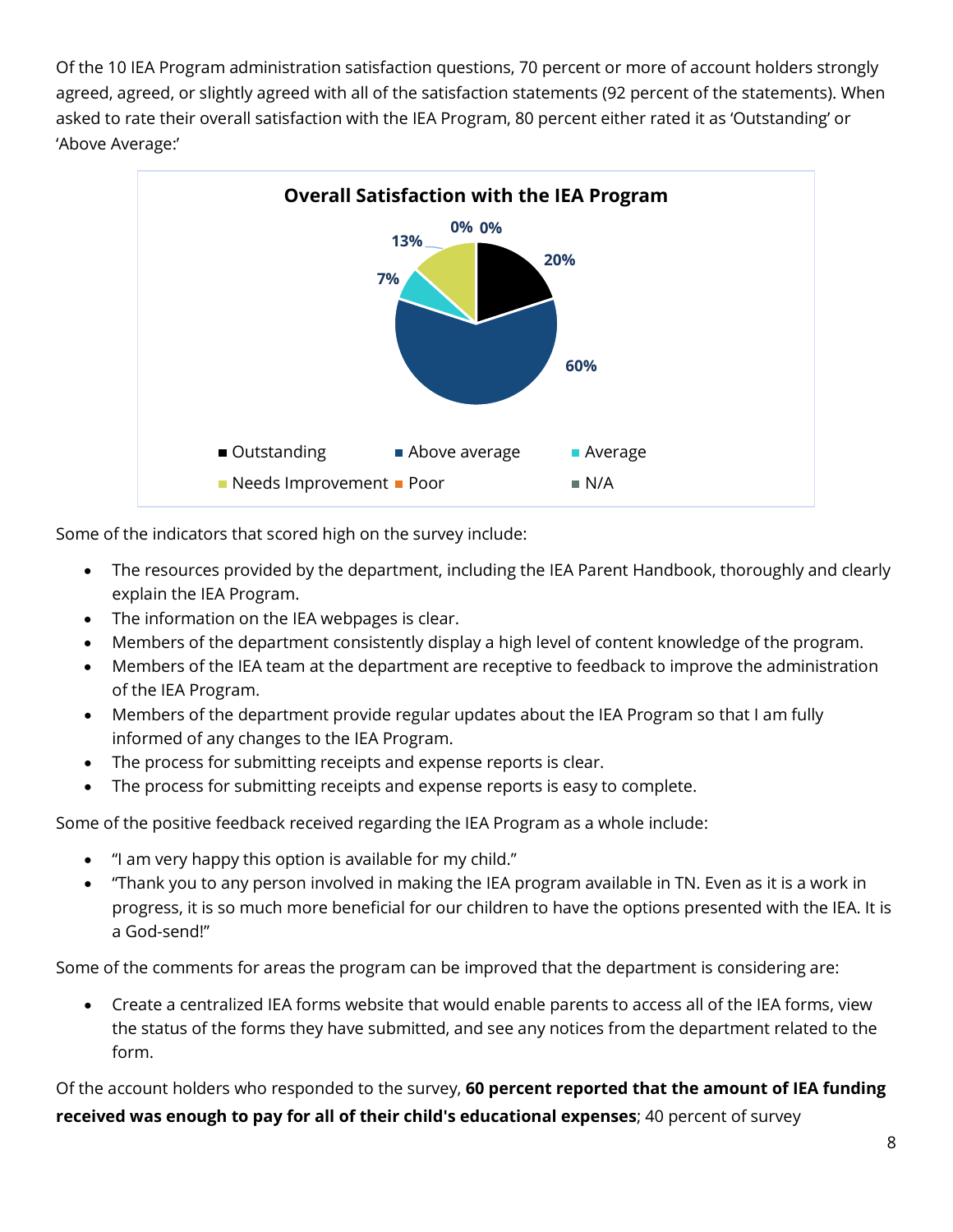respondents reported spending more than \$1,000 over the amount of IEA funding they received for their child's educational expenses.



### <span id="page-8-0"></span>**IEA Funding for the 2017-18 School Year**

 $\overline{a}$ 

Pursuant to state law, the maximum annual IEA award amount is equal to the amount representing the perpupil state and local funds generated and required through the Basic Education Program (BEP)—the state's funding formula for public education—for the school district in which the student resides and is zoned to attend, minus the six percent administrative fee that the department retains. A total of \$574,498.01 in IEA funding was generated for the 2017-18 school year. The average amount of IEA awards across the state for was approximately \$6,667.01 per student. $^3$  $^3$ 

IEA funds must be used on approved expenses in accordance with IEA state law, rule, and procedures (e.g., tuition at private schools approved to participate in the IEA Program, educational therapy, and curriculum). IEA account holders must submit quarterly expense reports to the department documenting how they spent the IEA funds.

<span id="page-8-1"></span><sup>&</sup>lt;sup>3</sup> All averages are based on the average number of students participating in the IEA Program for the 2017-18 school year. The average for the term is 81 students.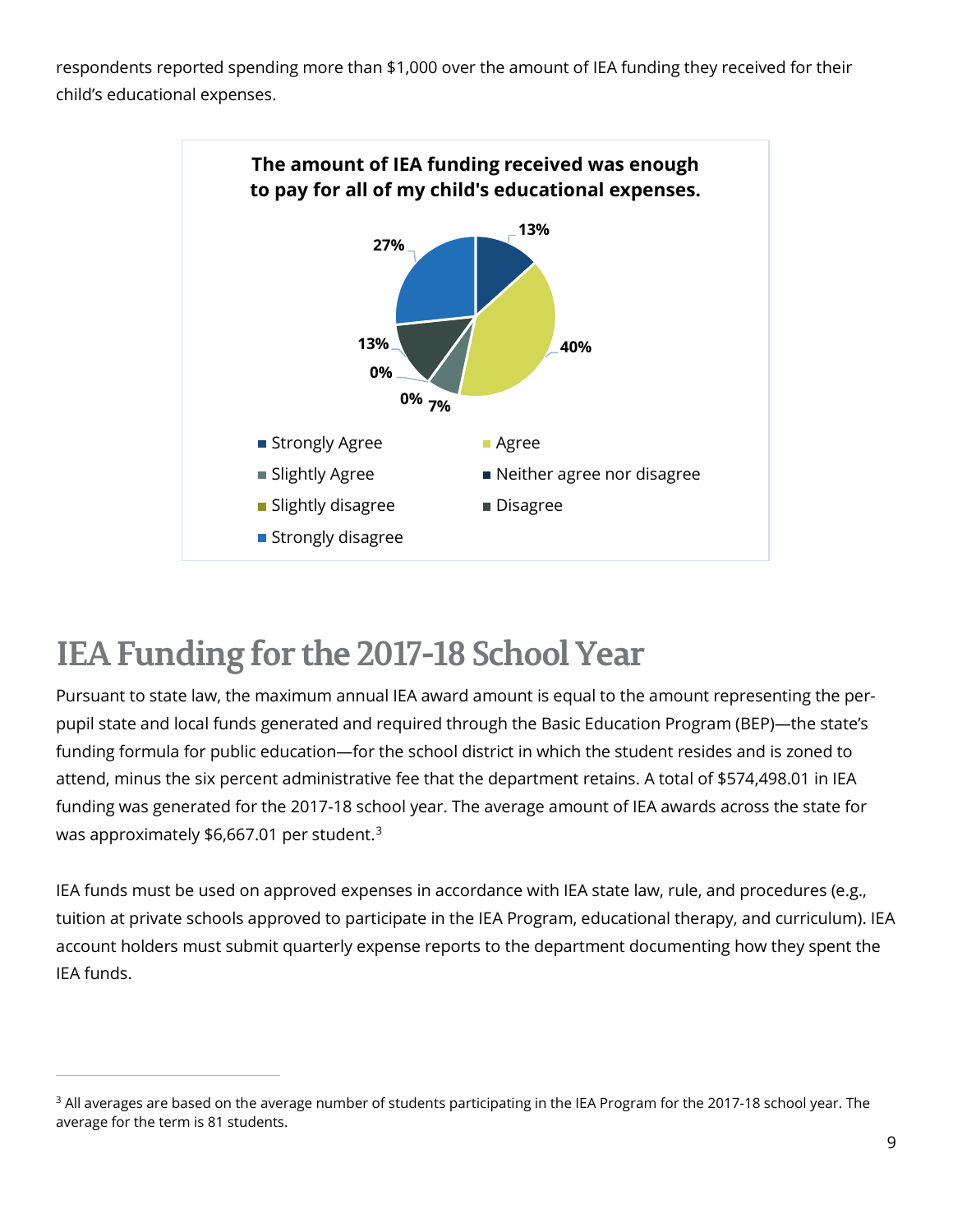|                            | <b>Dollar Amount</b>      | <b>Average Amount</b> |
|----------------------------|---------------------------|-----------------------|
| <b>IEA Funds Spent</b>     | \$310,556.39              | \$3,834.03            |
| <b>IEA Funds Not Spent</b> | \$263,941.62 <sup>4</sup> | \$3,258.54            |

#### **Table 3: 2017-18 Use of Funds by Approval Status**

|                                                                             | <b>Total Amount</b> | <b>Percentage</b> |
|-----------------------------------------------------------------------------|---------------------|-------------------|
| Amount of IEA Funds Spent on Approved Expenses <sup>5</sup>                 | \$303,118.77        | 98%               |
| <b>Amount of IEA Funds Spent on Disallowed Expenses</b><br>(i.e., Misspent) | \$7,437.62          | 2%                |

#### **Table 4: 2017-18 Misspent Funds[6](#page-9-2)**

 $\overline{a}$ 

|                                                                                     | <b>Total Amount</b> |  |
|-------------------------------------------------------------------------------------|---------------------|--|
| <b>Amount of Misspent Funds Repaid by Account Holders</b>                           | \$2,229.81          |  |
| <b>Amount of Misspent Funds that the Department is</b><br><b>Awaiting Repayment</b> | \$5,207.81          |  |

<span id="page-9-0"></span><sup>4</sup> This amount includes IEA funds that were waived and/or withheld from IEA Payments.

<span id="page-9-1"></span><sup>5</sup> For a list of approved expenses, see Chapter 8 of the *IEA Parent Handbook* posted on: [https://www.tn.gov/education/iea/iea](https://www.tn.gov/education/iea/iea-resources.html)[resources.html.](https://www.tn.gov/education/iea/iea-resources.html)

<span id="page-9-2"></span><sup>6</sup> Eleven expense reports submitted for the 2017-18 school year include misspent funds.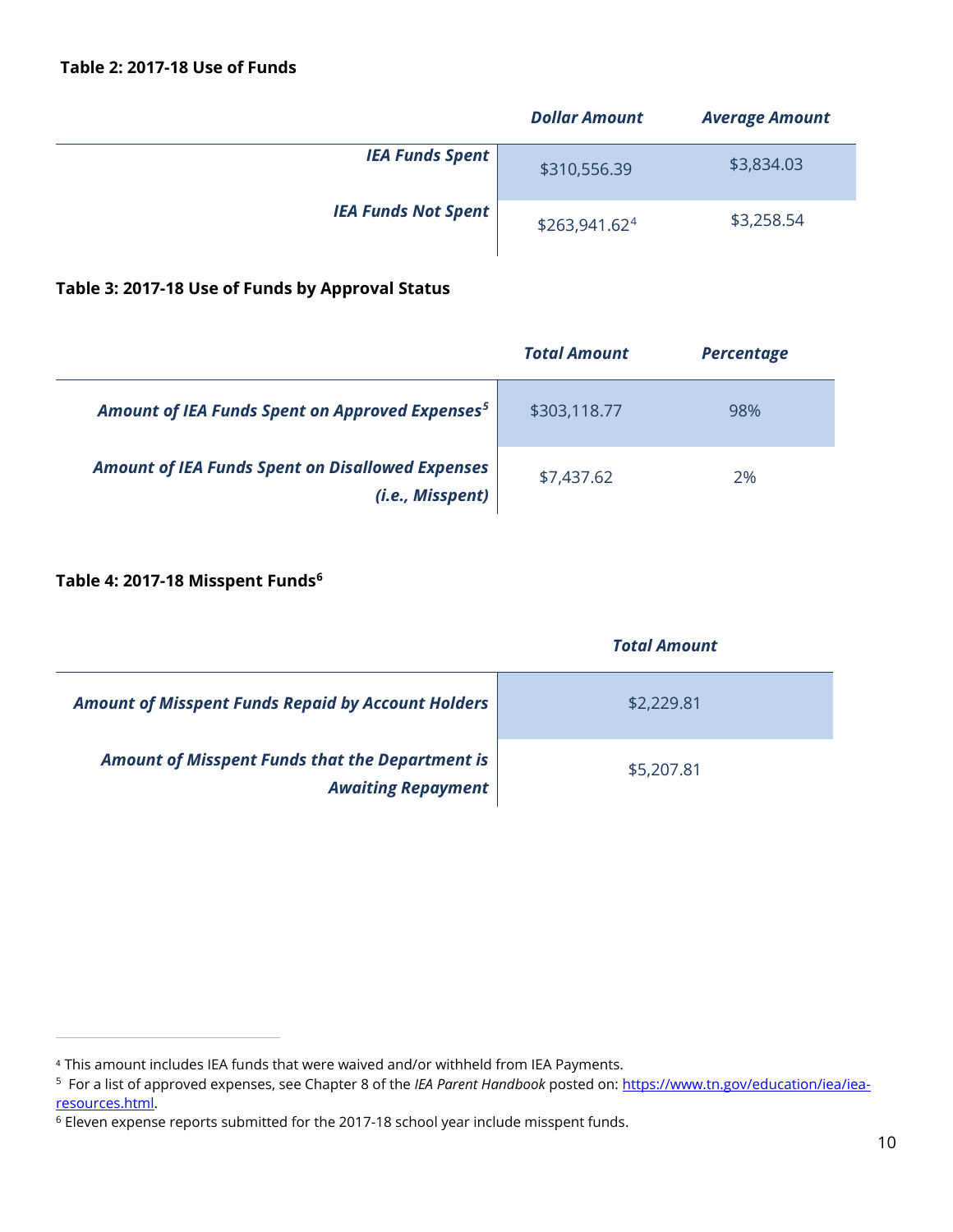| <b>Category</b>                                            | <b>Total Amount Spent</b> | Percentage* |
|------------------------------------------------------------|---------------------------|-------------|
| <b>Private Participating School Tuition</b>                | \$113,835.49              | 38%         |
| <b>Fees Assessed by Private Participating Schools</b>      | \$421.26                  | 0%          |
| <b>Textbooks Required by a Private School</b>              | \$0.00                    | 0%          |
| <b>Online Programs</b>                                     | \$7,782.52                | 3%          |
| <b>Public School Tuition</b>                               | \$0.00                    | 0%          |
| <b>Fees Assessed by the Public School</b>                  | \$0.00                    | 0%          |
| <b>Postsecondary Institution Tuition and Fees</b>          | \$5,797.68                | 2%          |
| <b>Required Textbooks by the Postsecondary Institution</b> | \$0.00                    | 0%          |
| <b>Educational Therapies and Services</b>                  | \$29,504.77               | 10%         |
| <b>Tutoring Services</b>                                   | \$22,808.89               | 8%          |
| <b>Curriculum</b>                                          | \$36,741.58               | 12%         |
| <b>Computer Hardware and Technological Devices</b>         | \$26,913.18               | 9%          |
| <b>Transportation Service Provider Fees</b>                | \$0.00                    | 0%          |
| <b>Testing Fees</b>                                        | \$667.50                  | 0%          |